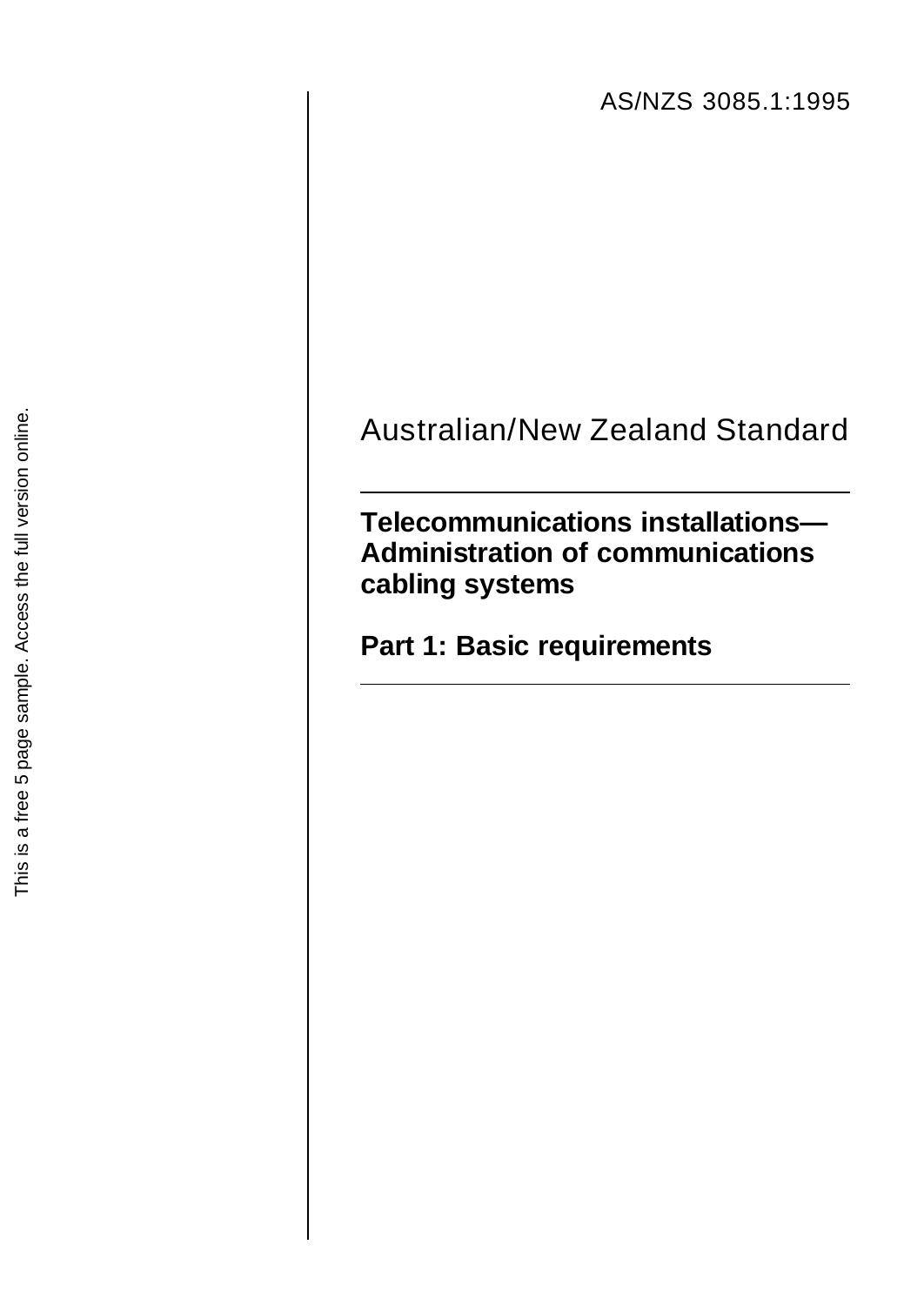#### **AS/NZS 3085.1:1995**

This Joint Australian/New Zealand Standard was prepared by Joint Technical Committee IT/17, Integrated Cabling Systems for Buildings. It was approved on behalf of the Council of Standards Australia on 7 October 1994 and on behalf of the Council of Standards New Zealand on 20 January 1995. It was published on 5 February 1995.

The following interests are represented on Committee IT/17:

AT & T New Zealand AUSTEL Australian Electrical and Electronic Manufacturers Association Australian Information Industry Association Australian Telecommunications Users Group Building Owners and Managers Association of Australia Clearfield Consulting, New Zealand Connector Systems, New Zealand Department of Defence Electricity Supply Association of Australia Institution of Radio and Electronics Engineers Australia International Facility Management Association Murray Gillespie, New Zealand National Electrical Contractors Association New Zealand AMP Optus Communications Telecom Australia Telecom New Zealand

**Review of Standards.** To keep abreast of progress in industry, Joint Australian/New Zealand Standards are subject to periodic review and are kept up to date by the issue of amendments or new editions as necessary. It is important therefore that Standards users ensure that they are in possession of the latest edition, and any amendments thereto.

Full details of all Joint Standards and related publications will be found in the Standards Australia and Standards New Zealand Catalogue of Publications; this information is supplemented each month by the magazines 'The Australian Standard' and 'Standards New Zealand', which subscribing members receive, and which give details of new publications, new editions and amendments, and of withdrawn Standards.

Suggestions for improvements to Joint Standards, addressed to the head office of either Standards Australia or Standards New Zealand, are welcomed. Notification of any inaccuracy or ambiguity found in a Joint Australian/New Zealand Standard should be made without delay in order that the matter may be investigated and appropriate action taken.

*This Standard was issued in draft form for comment as DR 93303.*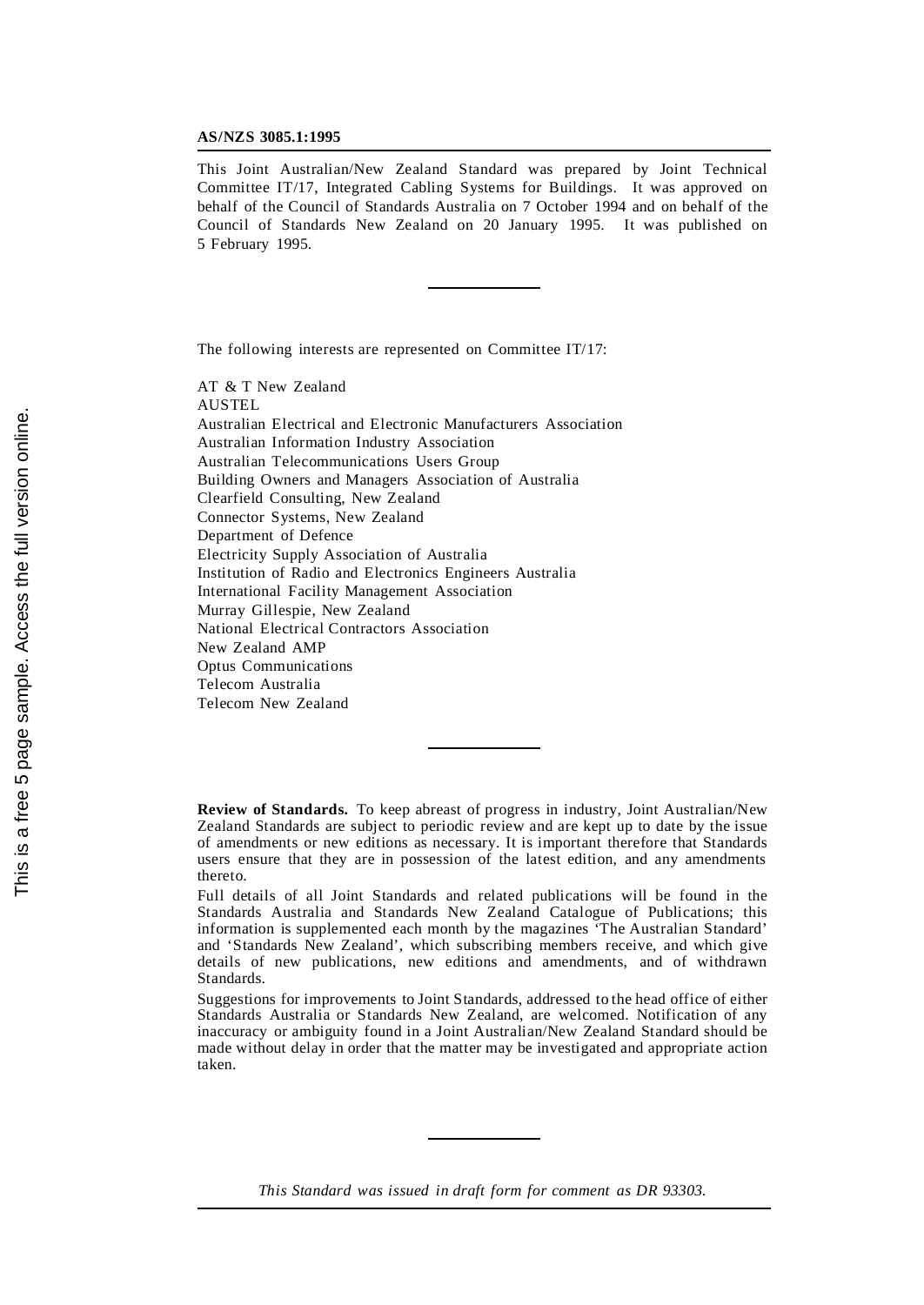## Australian/New Zealand Standard

## **Telecommunications installations— Administration of communications cabling systems**

**Part 1: Basic requirements**

First published as Joint Standard AS/NZS 3085.1:1995.

PUBLISHED JOINTLY BY:

STANDARDS AUSTRALIA 1 The Crescent, Homebush NSW 2140 Australia

STANDARDS NEW ZEALAND Level 10, Standards House, 155 The Terrace, Wellington 6001 New Zealand

ISBN 0 7262 9372 5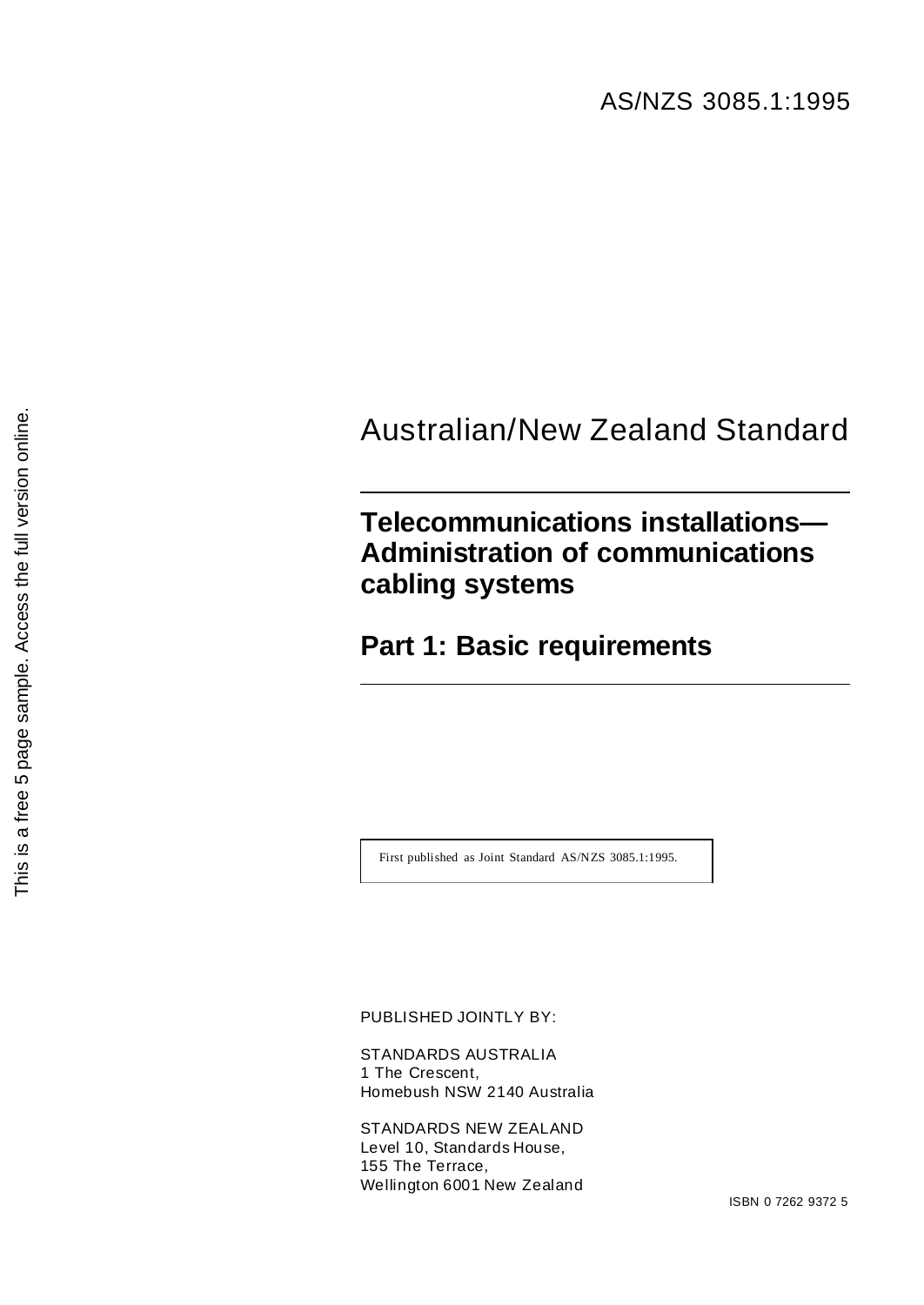### PREFACE

This Standard was prepared by the Joint Standards Australia/Standards New Zealand Committee IT/17 on Integrated Cabling Systems for Buildings.

The objective of this Standard is to provide building owners and managers, and those who are required to meet cabling requirements (e.g. installers), with a set of basic specifications for identification and recording of components at the time of installation to aid in administration of application, maintenance and reconfiguration (if necessary) of telecommunications cabling infrastructure.

This Standard references a USA Standard, ANSI/TIA/EIA-606, *Administration Standard for the Telecommunications Infrastructure of Commercial Buildings*, which specifies a comprehensive approach to administration.

The USA document may later be used as a base for the production of a corresponding Australian/New Zealand Standard, which would be Part 2 of this Standard. However, the Committee believes that this 'basic' Standard will meet the requirements of the majority of users.

The term 'informative' has been used in this Standard to define the application of the appendix to which it applies. An 'informative' appendix is only for information and guidance.

The use of material in print form or in computer software programs to be used commercially, with or without payment, or in commercial contracts is subject to the payment of a royalty. This policy may be varied by Standards Australia or Standards New Zealand at any time.

<sup>©</sup> Copyright - STANDARDS AUSTRALIA/ STANDARDS NEW ZEALAND

Users of Standards are reminded that copyright subsists in all Standards Australia and Standards New Zealand publications and software. Except where the Copyright Act allows and except where provided for below no publications or software produced by Standards Australia or Standards New Zealand may be reproduced, stored in a retrieval system in any form or transmitted by any means without prior permission in writing from Standards Australia or Standards New Zealand. Permission may be conditional on an appropriate royalty payment. Australian requests for permission and information on commercial software royalties should be directed to the head office of Standards Australia. New Zealand requests should be directed to Standards New Zealand.

Up to 10 percent of the technical content pages of a Standard may be copied for use exclusively in-house by purchasers of the Standard without payment of a royalty or advice to Standards Australia or Standards New Zealand.

Inclusion of copyright material in computer software programs is also permitted without royalty payment provided such programs are used exclusively in-house by the creators of the programs.

Care should be taken to ensure that material used is from the current edition of the Standard and that it is updated whenever the Standard is amended or revised. The number and date of the Standard should therefore be clearly identified.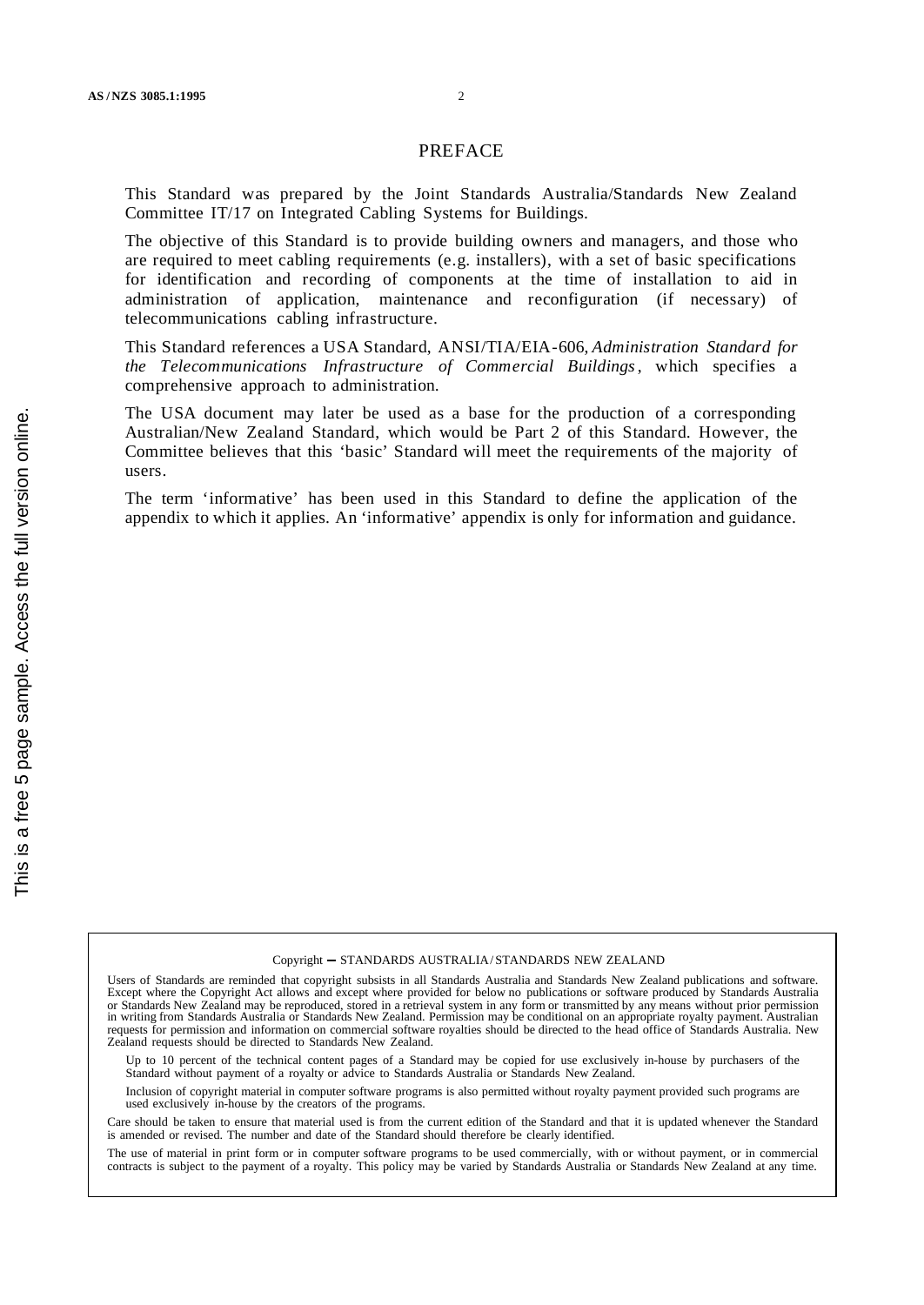### **CONTENTS**

### *Page*

| $\mathcal{D}_{\mathcal{L}}$ |                                                                      |  |
|-----------------------------|----------------------------------------------------------------------|--|
| 3                           |                                                                      |  |
| $\overline{4}$              |                                                                      |  |
| .5                          |                                                                      |  |
| 6                           |                                                                      |  |
|                             |                                                                      |  |
| 8                           |                                                                      |  |
| 9                           |                                                                      |  |
|                             |                                                                      |  |
|                             | <b>APPENDICES</b>                                                    |  |
|                             | PREFERRED DRAFTING SYMBOLS FOR INDOOR INFRASTRUCTURE<br>$\mathsf{A}$ |  |
|                             |                                                                      |  |
|                             | OUTDOOR INFRASTRUCTURE DIAGRAMS  14<br><sub>R</sub>                  |  |

C INDOOR INFRASTRUCTURE DIAGRAMS . . . . . . . . . . . . . . . . . . . . . . . . 18 D EXAMPLE OF CABLING RECORD . . . . . . . . . . . . . . . . . . . . . . . . . . . . . 22 E PROFORMA CABLING RECORD . . . . . . . . . . . . . . . . . . . . . . . . . . . . . . . 23